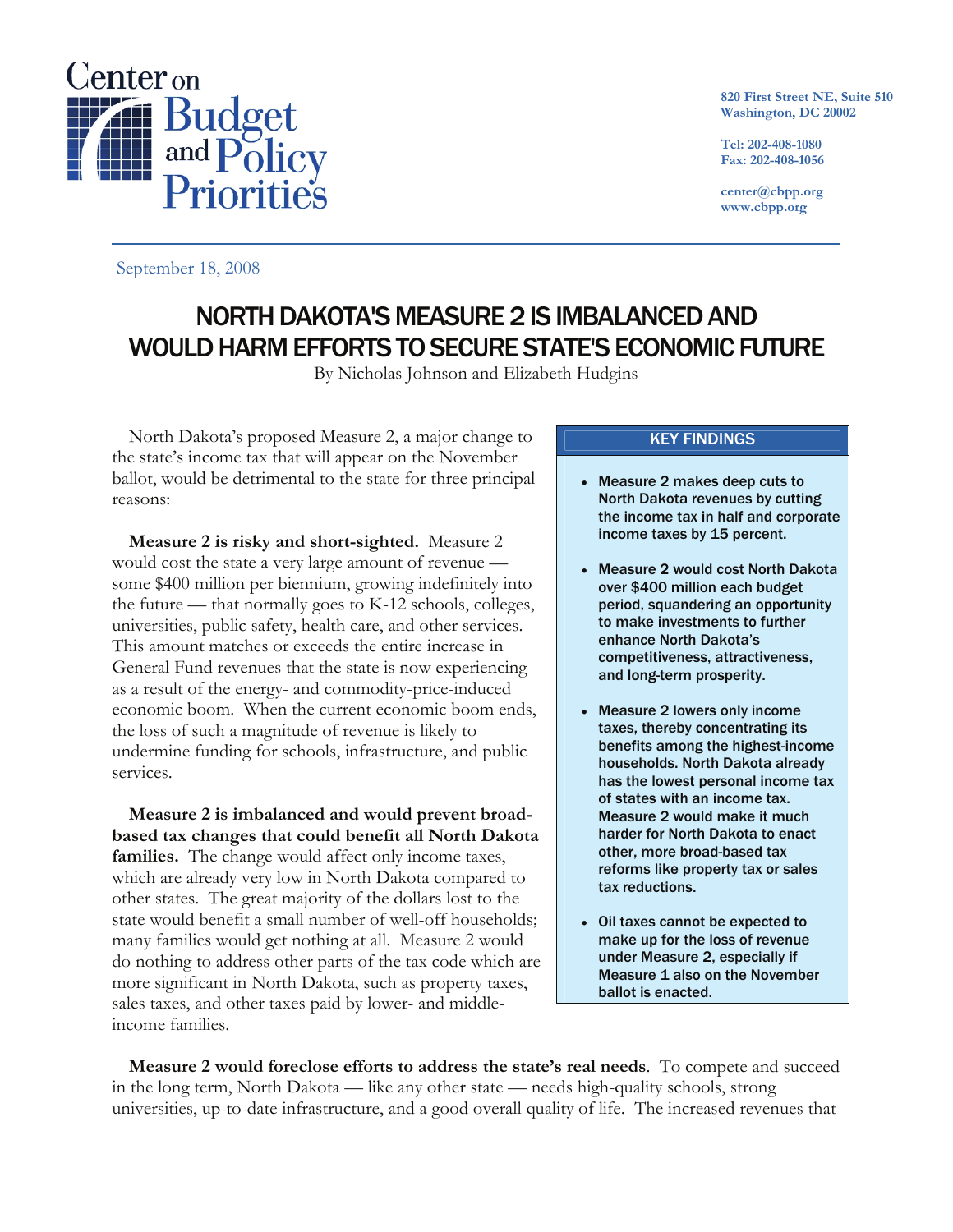the state is realizing due to its current economic boom — estimated at \$363 million in the current biennium — could be devoted, in part, to addressing goals like improving teacher training, making college more affordable, supporting small businesses, improving supports for the state's working families and senior citizens, paying off the state's unfunded liabilities, reforming the state's tax code, or some of those items in combination. The surplus is probably not big enough to do *all* of those things, of course. But by spending almost the entire surplus on a big tax cut, Measure 2 would prevent the state from making *any* of those investments.

#### Measure 2 Is Risky and Short-sighted

Measure 2 would enact permanent tax cuts of 50 percent in the personal income tax and 15 percent in the corporate income tax as of January 1, 2009.<sup>1</sup> Although the official cost estimate of Measure 2 has yet to be published, it is reasonable to expect that it will cost the state \$420 million in lost revenue in the two-year budget period that begins July 1, 2009 (the 2009-2011 biennium).<sup>2</sup>

This loss of revenue represents 15 percent of the revenue forecast for the upcoming budget period. It equals about half of current state appropriations for K-12 education (\$710 million) or nearly all of state appropriations for higher education (\$469 million). Over the next few budget periods, the cumulative revenue loss due to Measure 2 will rise to a cost of several billion dollars.

Measure 2 may be perceived as "affordable" on the grounds that, for the moment, North Dakota's revenues are coming in at a higher rate than expected due to the rare confluence of positive economic conditions in the state — high oil prices, development of new oil fields, high crop prices, and other factors.

But this should be of little comfort. The current elevated level of revenue is unlikely to last forever. Other states have experienced economic booms before, and they typically end in dramatic busts. Consider the post-oil-shock downturns in places like Colorado, Oklahoma, and Texas in the 1980s, for example; or the current housing crisis in once-prosperous states like Arizona and Florida, which has forced those states to enact widespread cutbacks in public services.

Measure 2 would be one of the sharpest changes in taxes enacted by *any* state in the last several decades. Even considering states that have gradually phased in major tax cuts, as a number of states

-

<sup>&</sup>lt;sup>1</sup> There are drafting errors in the initiative petition that appear to have the result that for some families, the personal income tax reductions would *not* be 50 percent. The Secretary of State has concluded that the result of the drafting errors is that certain families filing as Married Filing Separately or Head of Household would get a tax cut that is slightly more or slightly less than 50 percent. In addition, because in two places the petition substituted a period for a comma, it could arguably be the case that some taxpayers might face a tax increase under the petition. Although these errors will have substantial impact on some taxpayers, the net effect on the overall fiscal impact of the measure will be relatively small.

<sup>&</sup>lt;sup>2</sup> The August 2008 revenue forecast predicts that in the next biennium, 2009-2011, the personal income tax will bring in about \$759 million and the corporate income tax will bring in about \$766 million. Source: Office of Management and Budget, "Preliminary Revenue Forecast," August 2008, http://www.governor.nd.gov/media/news-

releases/2008/08/docs/gf-revenues.pdf. This suggests that a personal income tax rate cut of 50 percent would cost the state roughly \$379 million, and the corporate income tax rate cut of 15 percent would cost another \$40 million, for a total revenue loss of about \$419 million in the biennium and probably comparable or greater amounts in each succeeding biennium.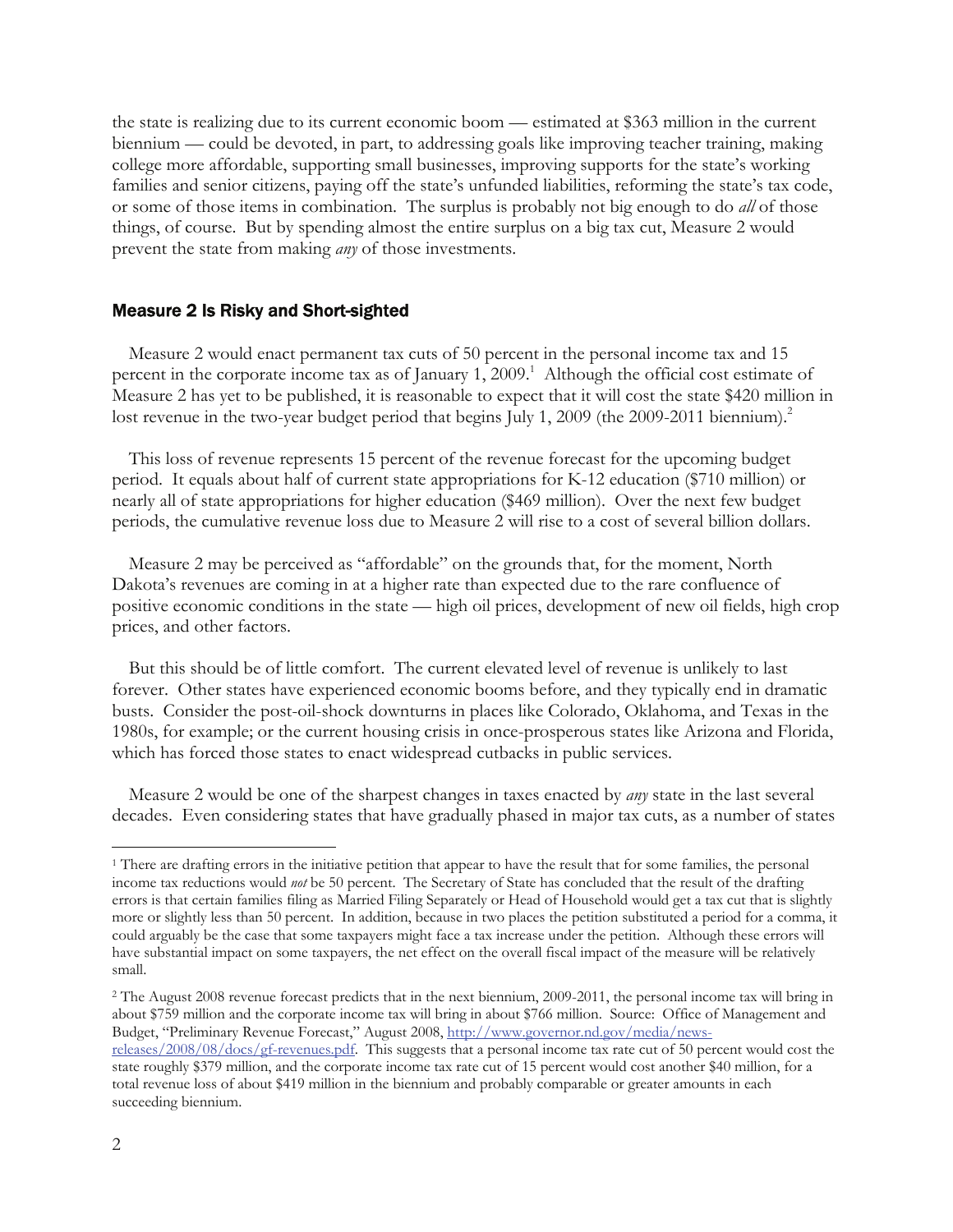did during the economic expansion of the 1990s, very few states enacted tax changes as dramatic as would be required by Measure 2.<sup>3</sup>

The danger of such large, sudden tax cuts is illustrated by the experiences of the three states that enacted comparable or larger tax cuts as a share of revenue during the 1990s: Massachusetts, New Jersey, and New York. New York cut taxes by 24 percent during the 1990s, but when its boom ended, it faced some of the nation's largest budget deficits, saw its bond ratings downgraded, and was forced to raise taxes substantially. New Jersey cut taxes 17 percent in the 1990s, but this led to a major budget crisis that has persisted throughout this decade and required substantial tax increases. Massachusetts' 17 percent tax cuts in the 1990s boom presaged an economic and fiscal crisis in the 2002-04 period, resulting in significant reductions in public services as well as tax increases.<sup>4</sup> In these three states, some or all of the tax cuts had to be reversed by subsequent tax increases *and* public services suffered declines.

It is worth noting that Measure 2 would require the tax cuts to remain in place for at least seven years, so North Dakota would not have the ability to reverse course if it finds, as these other states did, that it had overshot the mark on the amount of tax cut that was affordable without devastating public services.<sup>5</sup>

#### Oil and Gas Revenues Cannot Be Relied Upon to Make Up the Difference

In addition to growing general revenues, North Dakota is realizing higher-than-expected revenues accruing to the state's oil and gas trust fund. Original estimates were that \$146 million would be deposited into this trust fund in the current biennium (2007-2009). This was revised upward in June 2008 to reflect record-high worldwide energy prices, but analysts are still not sure whether the actual level will be \$380 million, \$614 million, or somewhere in between.

But North Dakota cannot count on being able to transfer that money into the General Fund on an ongoing basis into the future. For one thing, oil and gas revenue is inherently uncertain and cannot justify a permanent tax cut of the magnitude proposed in the ballot measure. If oil prices and/or production were to tumble, the legislature would not be able to undo, or even modify, the income tax under this measure for at least seven years. And even after those seven years were up, it would be politically very difficult for the legislature and governor to undo a measure that the voters had approved.

There is another key reason why oil and gas revenues cannot be assumed to pay for the loss of revenue. Appearing on the November ballot, alongside Measure 2, is Measure 1, which amends the state constitution so that only a small portion of oil trust fund money can be transferred to the General Fund — and even that very small transfer requires a three-fourths vote of the legislature.

 $\overline{a}$ 

<sup>&</sup>lt;sup>3</sup> The only state to have enacted an income tax cut comparable in size to Measure 2 is Alaska, which in 1979 repealed its income tax. Although North Dakota's oil production and stocks are substantial, they are still a fraction of Alaska's.

<sup>4</sup> Nicholas Johnson and Brian Filipowich, "Tax Cuts and Continued Consequences: States That Cut Taxes the Most During the 1990s Still Lag Behind," Center on Budget and Policy Priorities, December 19, 2006, http://www.cbpp.org/12-19-06sfp.pdf.

<sup>5</sup> North Dakota's Constitution states: "A measure approved by the electors may not be repealed or amended by the legislative assembly for seven years from its effective date, except by a two-thirds vote of the members elected to each house." Experience from other states suggests that the two-thirds threshold for a tax measure is very difficult to attain.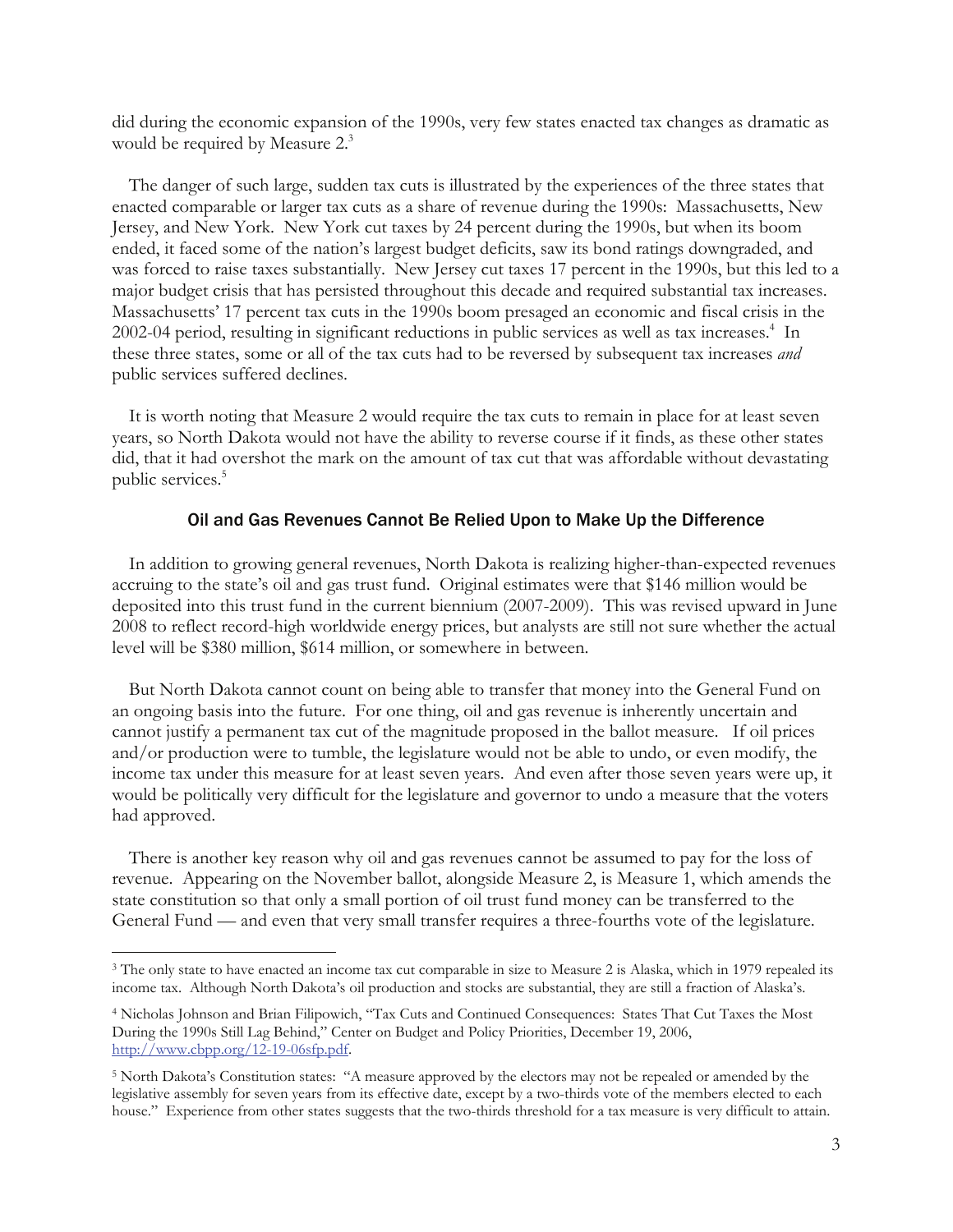Even under the most optimistic scenarios of high oil prices and high production volume, this small transfer would be nowhere near enough to pay for the loss of revenue from the income tax cut.<sup>6</sup>

## Measure 2 Is Imbalanced In Its Approach to Changing the Tax Code

Measure 2 makes dramatic changes to North Dakota's personal and corporate income taxes, and does not change any of its other taxes at all. This is a strange approach to tax reform, for at least two reasons: first, income taxes in North Dakota are already very low compared to those in other states; and second, Measure 2 delivers by far the biggest benefits to higher-income individuals.

### Measure 2 Addresses the Wrong Tax

Measure 2 targets North Dakota's income tax, particularly its personal income tax — a tax that is already among the nation's lowest. Among the 41 states with personal income taxes, North Dakota's is the very lowest, equaling just 1.3 percent of total income — roughly half the national average. Similarly, for corporate and personal income taxes combined, North Dakota ranks  $42<sup>nd</sup>$ -highest among the 50 states. $<sup>7</sup>$ </sup>

Measured another way — in terms of taxes paid by representative families — North Dakota also ranks low for income tax. Analysis reported by the North Dakota Tax Commissioner — based on a study originally done for the District of Columbia — shows that families with gross family income of \$100,000 in North Dakota already rank  $41<sup>st</sup>$  in income taxes compared to their peers in other states. Compared to nearby states, the income tax owed (\$1,801) is less than half that of similar households in Montana (\$3,966), Minnesota (\$4,227) or Nebraska (\$3,808).<sup>8</sup> (South Dakota lacks an income tax, but a family in Sioux Falls pays higher sales and property taxes than a comparable family in Fargo; similarly, a family in Cheyenne, Wyoming, faces higher sales taxes and automobile taxes than the family in Fargo.)

In fact, many North Dakota taxpayers already pay no income taxes at all. These include lowincome working families with children whose income tax obligation is eliminated by exemptions and deductions; senior citizens whose income is entirely or mostly derived from Social Security; and farm owners and small-business owners who report net business losses, among others. The Institute on Taxation and Economic Policy estimates that 30 percent of the state's taxpayers pay no income taxes.<sup>9</sup>

 $\overline{a}$ 

<sup>6</sup> The maximum allowed transfer from the oil trust fund under Measure 1 would be 20 percent, which means that even under the *most optimistic* projection of oil trust fund revenues, about \$120 million per biennium could be transferred to the general fund.

<sup>7</sup> Calculated from U.S. Census Bureau, *Annual Survey of State and Local Government Finances, Government Finances,* Volume 4, and *Census of Governments* (2006), and state income data from the Bureau of Economic Analysis.

<sup>&</sup>lt;sup>8</sup> Tax Rates and Tax Burdens in the District of Columbia – A Nationwide Comparison 2005, Government of the District of Columbia, cited in North Dakota Office of State Tax Commissioner, *State and Local Taxes: An Overview and Comparative Guide 2006*, (The Redbook), November 2006.

<sup>9</sup> This estimate does not include the 2008 property tax credit. Taking that into account, the figure would be 34 percent.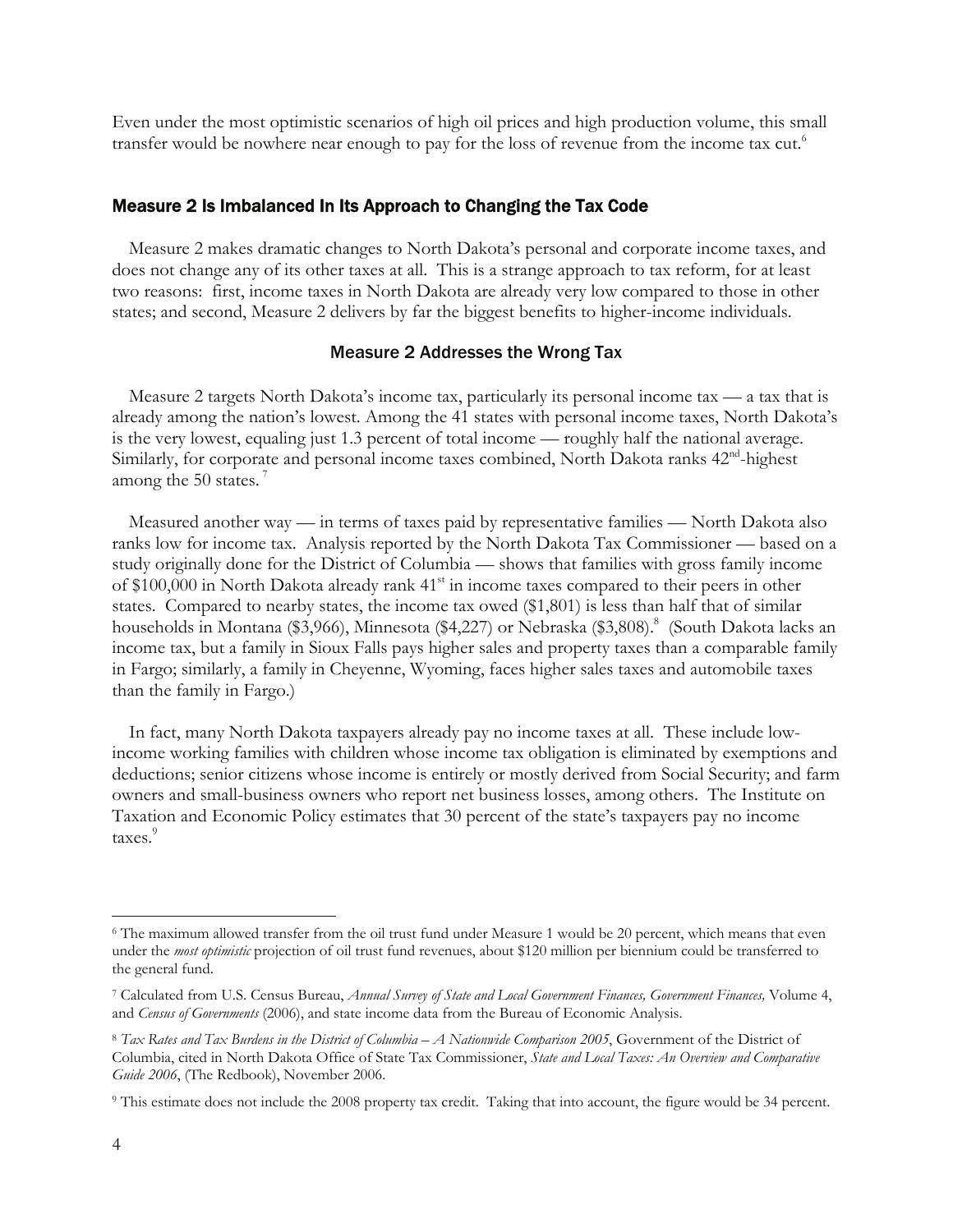By contrast, virtually all North Dakotans pay sales taxes and property taxes. For most taxpayers it is these taxes — not income taxes — that have the biggest pocketbook impact. The North Dakota Tax Commissioner reports that for sample families with incomes of \$25,000 and \$50,000, sales tax liability and property tax liability each are larger than income tax liability. For a family with an income of \$100,000, property tax liability substantially exceeds income tax liability, and sales tax liability is only slightly lower. (See graph.) One might imagine, therefore, that sales and property taxes — not income taxes — would be the highest priority for tax relief, as has been the case in other states.



Source: Tax Rates and Tax Burdens in the District of Columbia -- A Nationwide Comparison 2005, Government of the District of Columbia, cited in North Dakota Office of State Tax Commissioner, State and Local Taxes: An Overview and Comparitive Guide 2006, (The Redbook), November.

# Measure 2 Mostly Would Benefit a Few North Dakota Families With High Incomes

Not only would Measure 2 target for reduction a tax that is not particularly onerous, but it is designed in such a way that a few high-income taxpayers would reap most of the benefits. Under Measure 2, families with modest incomes would experience only very small tax cuts; families with low incomes would receive no benefit at all.

Under Measure 2, the higher a family's income, the greater the payoff from Measure 2. For example:

- Families without taxable income for instance, working families with incomes below the federal poverty line, families whose income is offset by farm or business losses, and seniors living on Social Security — get no tax cut at all. As noted above, this represents some 30 percent of North Dakota households.
- A single person with no dependents and annual income of \$20,000 could expect a tax cut of no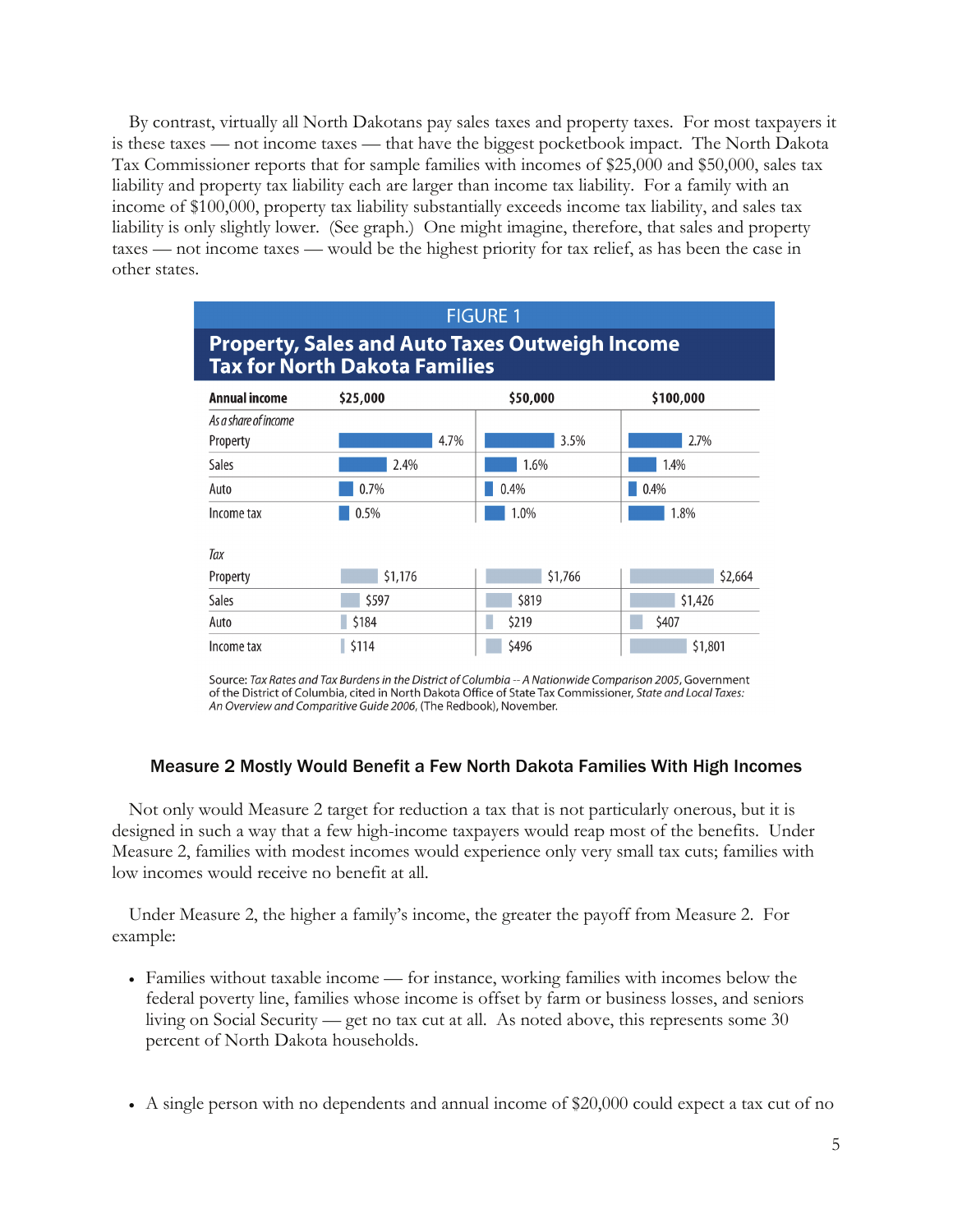more than \$116, or about \$2 per week.

- A married couple with two children with total income of \$50,000 per year could expect a tax cut of no more than \$264 per year (about \$5 per week), and less if they have itemized deductions such as a mortgage or property tax payments. $^{10}$
- A similar family with adjusted gross income of \$450,000 could expect a tax cut of \$8,049 a benefit 30 times the size of the tax reduction for the family earning  $$50,000$ .<sup>11</sup>



Source: CBPP calculations based on text of Measure 2 and 2008 North Dakota tax calculations.

The Institute on Taxation and Economic Policy, a Washington, DC-based research organization that has a detailed tax model for each of the 50 states, estimates that more than one-quarter of the benefit from Measure 2 (28 percent) would go to the state's top 1 percent of taxpaying families families with an average income of about \$807,000. The average tax cut for them would be over \$11,000 per year. By contrast, the 60 percent of North Dakota taxpayers with incomes below \$52,000 would receive just one-ninth of the benefit (11 percent), averaging about \$83. (See Appendix for more details on the ITEP data.)

-

<sup>10</sup> Amounts are in 2008 dollars. The calculation is as follows: AGI of \$50,000, minus 2008 exemptions and deductions totaling \$24,900, yields taxable income of \$25,100. This amount multiplied by the change in tax rate of 1.05 percent yields \$264.

<sup>&</sup>lt;sup>11</sup> Calculation assumes itemized deductions equal to  $$60,000$  — roughly typical for a family in this tax bracket — and four personal exemptions totaling \$14,000.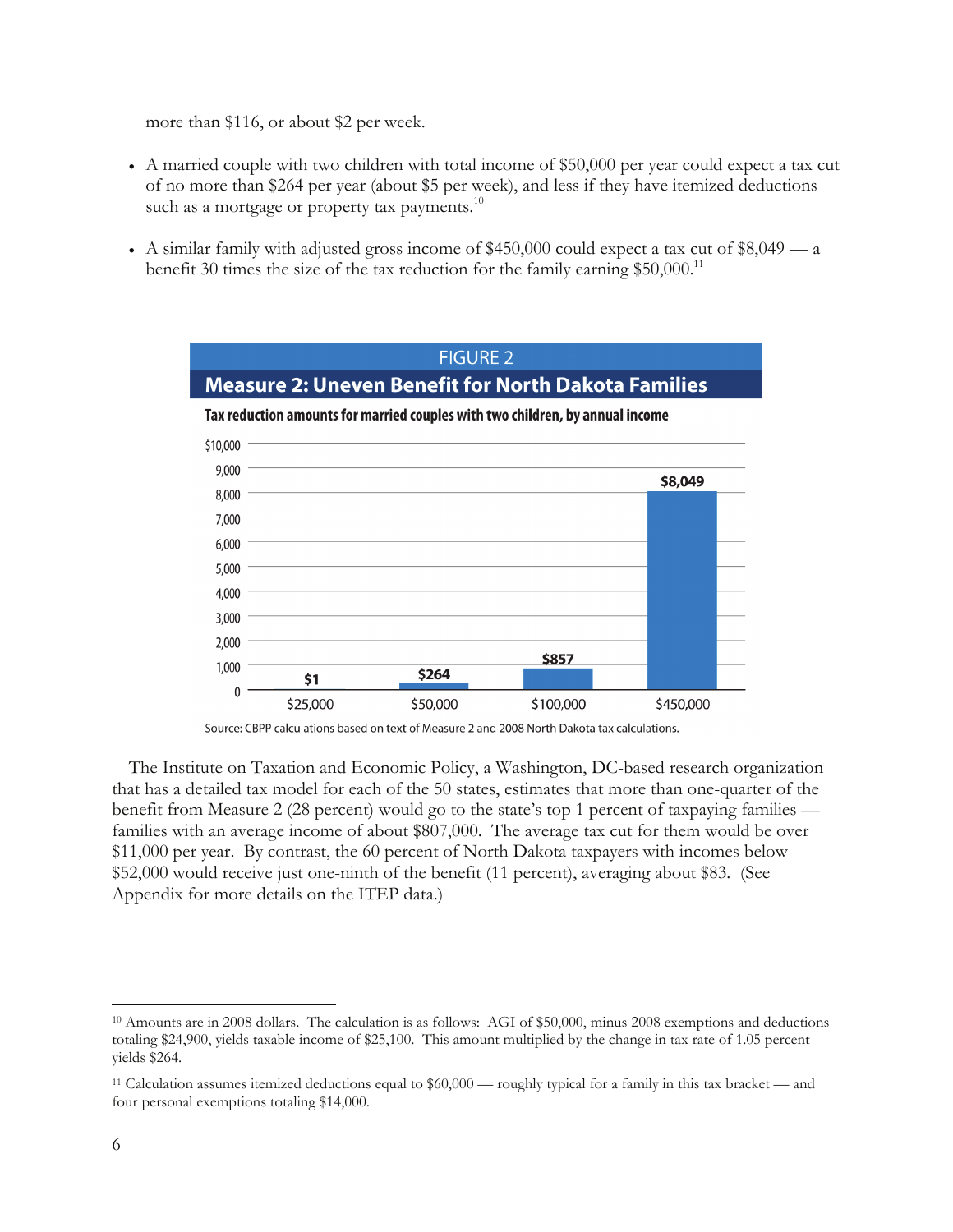#### Americans for Prosperity's Misleading Analysis of Measure 2's Impact on Households

In its analysis of Measure 2 dated August 25, Americans for Prosperity purports to describe the impact of Measure 2 on four families with income levels of \$25,000, \$50,000, \$75,000 and \$100,000. AFP says these families would receive anywhere from several hundred to several thousand dollars as a result. These figures are somewhat misleading for at least three reasons:

- AFP implies that an "average family household" earns "\$50,000 in taxable income," and uses this figure to exaggerate what a typical North Dakota family might receive. In fact, the U.S. Census Bureau reports that a typical (or median) North Dakota household earns about \$44,708 in *total* income.
- The distinction between "taxable" and actual income is important, but is not explained in the AFP analysis. Under federal and North Dakota tax law, "taxable income" refers to total income *after exemptions and deductions*. Thus taxable income for many taxpayers is a fraction of total income. A casual reader might read the AFP analysis to think that a family with "income" of \$25,000 could expect a tax cut of several hundred dollars. In fact, most such families would get less. A married-couple family of four with income of \$25,000 in 2008, for instance, is typically eligible for exemptions and deductions of at least \$24,900, meaning the family would have taxable income of just \$100 — *and receive a tax cut under Measure 2 of exactly \$1*, rather than the \$263 shown in the AFP press release.
- AFP fails to show the tax impact on high-income tax filers. This is important, because as described elsewhere in this analysis, these households receive a large share of the benefit under Measure 2. By excluding high-income families from its analysis, as well as by focusing on taxable income rather than total income, the AFP analysis makes Measure 2 appear more equitable than it actually is.

# Measure 2 Would Cause North Dakota to Miss Historic Opportunities for New Investments or Tax Reform

Because Measure 2 is such an expensive and poorly targeted measure, it would deprive North Dakota of the opportunity to spend its surplus more wisely. The state's current surplus is an opportunity to make investments in K-12 education, roads, bridges, health care, and services for families and seniors. These investments could not only improve the quality of life for North Dakotans today but also lay the groundwork for a more economically significant future.

 The additional General Fund revenues North Dakota is receiving from the current economic boom are not infinite, but they are substantial. The state should have the opportunity to consider how to allocate its budget surplus among a range of options — including those listed below — that would benefit a broad range of North Dakota families and ensure a strong economic future for the state for decades to come. But Measure 2 would prevent that discussion from even occurring.

**Measure 2 would prevent needed improvements to bridges and roads:** As North Dakota has experienced an oil boom and increased construction of wind turbines, use of state roads by heavy vehicles has increased, accelerating the need to repair, improve, and build new roads. The North Dakota Department of Transportation says it needs some \$256 million per year just to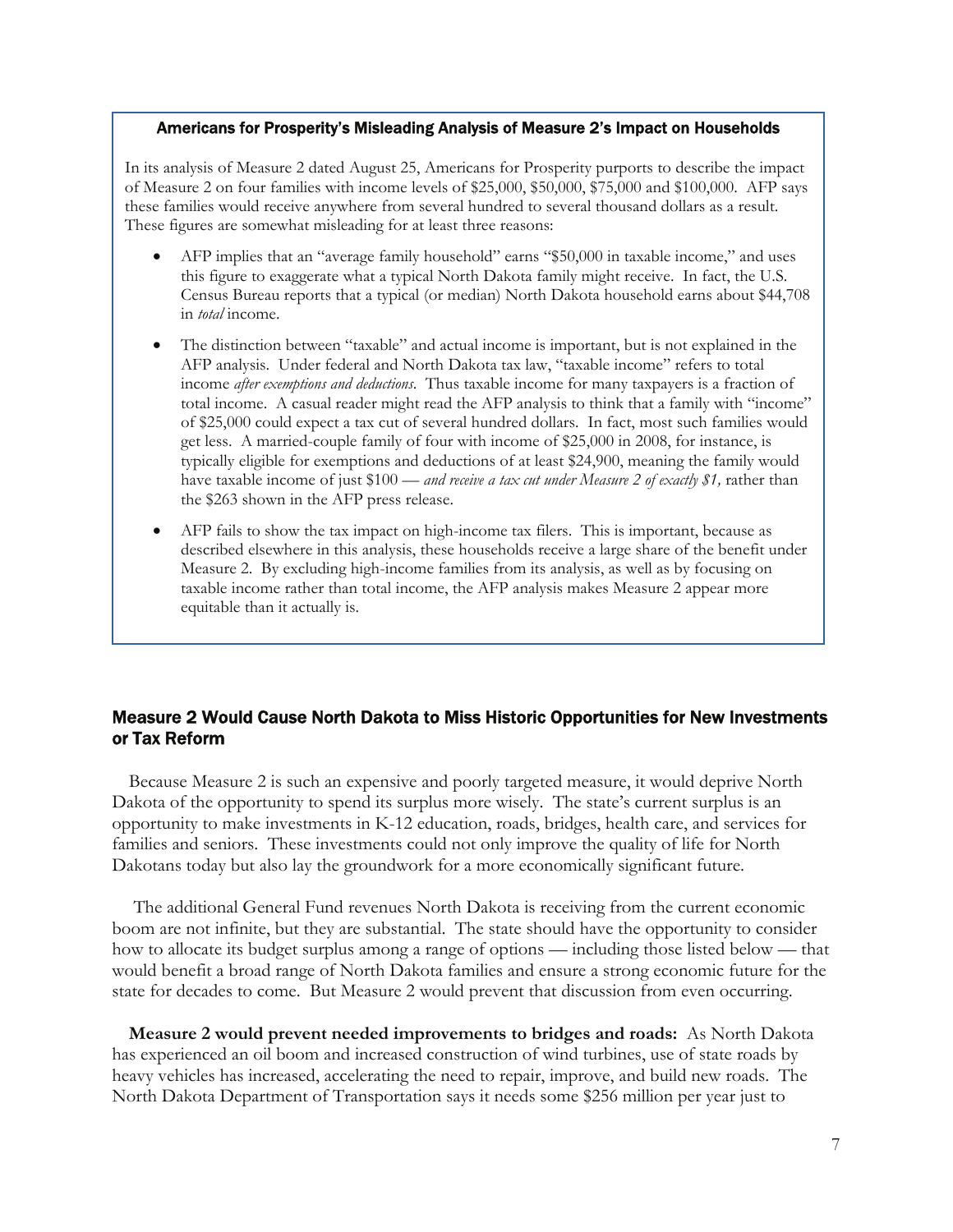maintain North Dakota roadways in light of these new burdens on roads and rising road construction costs. Major repairs are also needed to the nearly 1,000 bridges in North Dakota that are considered structurally deficient or functionally obsolete, at a potential additional cost of several hundred million dollars.<sup>12</sup> By investing in these improvements now instead of spreading repairs and maintenance over decades, North Dakota could be better poised to deal with the increase in demand on the roads that the oil boom and strong agricultural growth are spurring. Measure 2 would take such investments off the table.

**Measure 2 would undermine efforts to create a highly qualified workforce:** North Dakota is experiencing an increase in demand for an educated workforce, but the cost of a college education is rising. Instead of cutting income taxes, North Dakota could reduce tuition and fees at state colleges and universities and offer more scholarships. A program of scholarships to all graduating seniors to attend state universities at low cost or even tuition-free for four years could save North Dakota families tens or even hundreds of millions of dollars per year and substantially increase educational attainment. Additional funds could go to colleges and universities to repair and replace buildings. Such opportunities would be forgone under Measure 2.

**Measure 2 would sidetrack K-12 education investments:** Proven strategies for improving student performance such as expanding early childhood education, increasing teacher training, and expanding student assessments all cost money. But per pupil spending on K-12 schools in North Dakota is 6 percent below the national average. When Wyoming experienced its boom over the last several years, it chose to invest additional state dollars in K-12 education and spends 23 percent more on each student than North Dakota.<sup>13</sup> To match the national average in K-12 education would cost North Dakota roughly an additional \$50 million per year; matching Wyoming would cost more. Such new expenditures would be precluded by Measure 2.

**Measure 2 would undermine investments in the state's future:** North Dakota faces a number of other fiscal and economic challenges that the current fiscal surplus could be used to address. The state employee pension and retiree health funds are underfunded by about \$620 million, meaning that there is not enough money in them to pay for pensions and retiree health benefits that have been promised to state workers; the state could use all or part of the surplus to reduce that debt rather than passing it along to future generations. Also, as recent legislative hearings have highlighted, the state could invest additional resources to address the nursing shortage in rural areas, raise reimbursement rates so that more people have access to dentists, promote wireless coverage across the state, expand health care coverage, or take other steps to improve the quality of life and economic competitiveness of the state and make North Dakota an even more desirable state in which to live. Measure 2 would undercut the ability of the state to make such investments.

 $\overline{a}$ 

<sup>12</sup> National Bridge Inventory, Federal Highway Administration, US Bridges Per State, December 2007, as reported in *Bridging the Gap, Restoring and Rebuilding the Nation's Bridges,* American Association of State Highway and Transportation Officials, July 2008. http://www.transportation1.org/BridgeReport/docs/BridgingtheGap.pdf

<sup>13</sup> In 2006, per pupil spending was \$8,603 in North Dakota, \$11,197 in Wyoming, and \$9,138 nationally. U.S. Census, *Annual Survey of Local Government Finances,* Figure 4: Elementary-Secondary Per Pupil Current Spending Amounts by State, 2005–2006. http://ftp2.census.gov/govs/school/06f33pub.pdf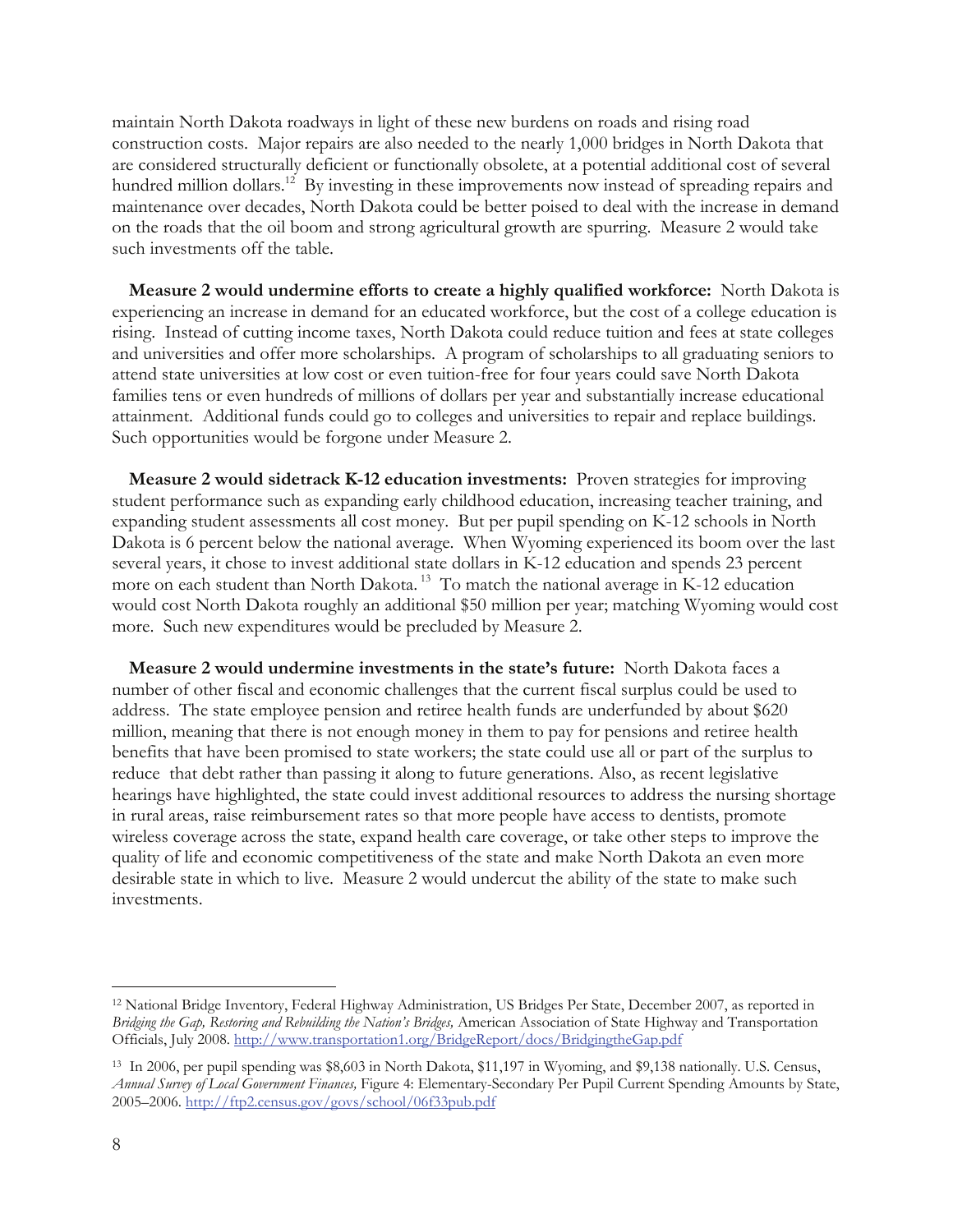**Measure 2 would prevent tax changes that could benefit more working families, senior citizens, and small businesses.** As noted above, every North Dakota family and business pays sales taxes and property taxes in some form. One could imagine the state using the budget surplus to pay for various types of tax measures: a reduced sales tax rate, increased aid to localities to finance for property tax relief, a tax credit targeted to working families with children, targeted tax cuts for small businesses, or others. By focusing solely on the income tax, Measure 2 would render such possible changes unaffordable.

## **Conclusion**

No state can count on an economic boom or a budget surplus to last forever. The wise fiscal course for North Dakota would be to consider carefully how to invest its current surplus in education, infrastructure, and/or other areas, as well as tax changes that benefit a wide range of families. Measure 2 would short-circuit such consideration and instead pour a very large amount of money into a poorly targeted tax plan. The result would be a lost opportunity for the long-term prosperity, attractiveness, and competitiveness of the state.